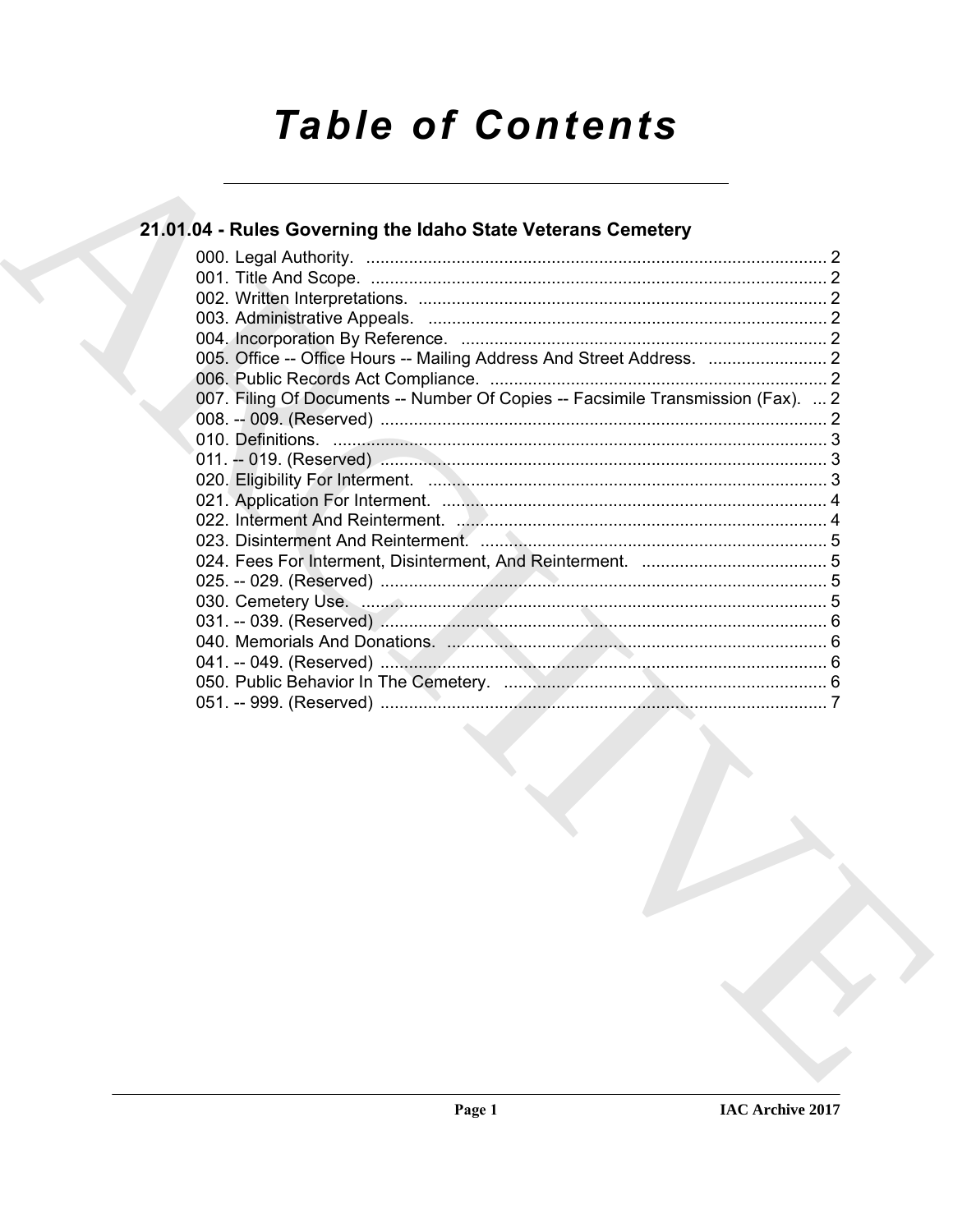#### **IDAPA 21 TITLE 01 CHAPTER 04**

#### **21.01.04 - RULES GOVERNING THE IDAHO STATE VETERANS CEMETERY**

#### <span id="page-1-1"></span><span id="page-1-0"></span>**000. LEGAL AUTHORITY.**

#### <span id="page-1-2"></span>**001. TITLE AND SCOPE.**

#### <span id="page-1-3"></span>**002. WRITTEN INTERPRETATIONS.**

#### <span id="page-1-4"></span>**003. ADMINISTRATIVE APPEALS.**

#### <span id="page-1-5"></span>**004. INCORPORATION BY REFERENCE.**

|                                |     | <b>CHAPTER 04</b>                                                                                                                                                                                                                                                                                                                                                                                                                                                                                                                                                                                                                                                |             |
|--------------------------------|-----|------------------------------------------------------------------------------------------------------------------------------------------------------------------------------------------------------------------------------------------------------------------------------------------------------------------------------------------------------------------------------------------------------------------------------------------------------------------------------------------------------------------------------------------------------------------------------------------------------------------------------------------------------------------|-------------|
|                                |     | 21.01.04 - RULES GOVERNING THE IDAHO STATE VETERANS CEMETERY                                                                                                                                                                                                                                                                                                                                                                                                                                                                                                                                                                                                     |             |
| 000.                           |     | LEGAL AUTHORITY.<br>The Idaho Legislature has given the Administrator of the Division of Veterans Services the authority to promulgate<br>rules governing the Idaho State Veterans Cemetery pursuant to Section 65-202, Idaho Code.                                                                                                                                                                                                                                                                                                                                                                                                                              | $(5-3-03)$  |
| 001.                           |     | TITLE AND SCOPE.                                                                                                                                                                                                                                                                                                                                                                                                                                                                                                                                                                                                                                                 |             |
| Cemetery."                     | 01. | Title. These rules shall be cited as IDAPA 21.01.04, "Rules Governing the Idaho State Veterans"                                                                                                                                                                                                                                                                                                                                                                                                                                                                                                                                                                  | $(5-3-03)$  |
|                                | 02. | Scope. These rules contain the provisions for eligibility for interment at the Idaho State Veterans<br>Cemetery and the provisions for operation and maintenance of the Idaho State Veterans Cemetery.                                                                                                                                                                                                                                                                                                                                                                                                                                                           | $(5-3-03)$  |
| 002.                           |     | <b>WRITTEN INTERPRETATIONS.</b><br>In accordance with Section $67-5201(19)(b)(iv)$ , Idaho Code, this agency may have written statements that pertain to<br>the interpretation of the rules of this chapter, or to compliance with the rules of this chapter. Any such documents are<br>available for public inspection and copying at cost at the Idaho Division of Veterans Services office.                                                                                                                                                                                                                                                                   | $(3-30-07)$ |
| 003.                           |     | <b>ADMINISTRATIVE APPEALS.</b><br>Contested case appeals shall be governed by the provisions of IDAPA 04.11.01, "Idaho Rules of Administrative<br>Procedures of the Attorney General."                                                                                                                                                                                                                                                                                                                                                                                                                                                                           | $(5-3-03)$  |
| 004.                           |     | <b>INCORPORATION BY REFERENCE.</b>                                                                                                                                                                                                                                                                                                                                                                                                                                                                                                                                                                                                                               |             |
|                                | 01. | Incorporated Documents. IDAPA 21.01.04 incorporates by reference the following:                                                                                                                                                                                                                                                                                                                                                                                                                                                                                                                                                                                  | $(5-3-03)$  |
| a.                             |     | The full text of 38 CFR 38.620, dated July 1, 2001.                                                                                                                                                                                                                                                                                                                                                                                                                                                                                                                                                                                                              | $(3-29-10)$ |
| $\mathbf{b}$ .                 |     | 38 U.S.C.A. Section 2402, (2004 and Supp. 2004).                                                                                                                                                                                                                                                                                                                                                                                                                                                                                                                                                                                                                 | $(3-30-06)$ |
| c.                             |     | 38 CFR 39.5(d), dated July 1, 2008.                                                                                                                                                                                                                                                                                                                                                                                                                                                                                                                                                                                                                              | $(3-29-10)$ |
| 02.                            |     | Document Availability. Copies are available from the Superintendent of Documents, U.S.<br>Government Printing Office, Washington, D.C. 20402-0001.                                                                                                                                                                                                                                                                                                                                                                                                                                                                                                               | $(5-3-03)$  |
| 005.                           |     | <b>OFFICE -- OFFICE HOURS -- MAILING ADDRESS AND STREET ADDRESS.</b><br>The mailing address and the street address of the office of the Division of Veterans Services is 351 Collins Road,<br>Boise, Idaho 83702. The office is open from 8 a.m. to 5 p.m., except Saturday, Sunday, and legal holidays. The<br>telephone number of the Division is $(208)$ 780-1300. The Division's facsimile number is $(208)$ 780-1301.                                                                                                                                                                                                                                       | $(5-3-03)$  |
| 006.<br>Chapter 1, Idaho Code. |     | PUBLIC RECORDS ACT COMPLIANCE.<br>The records associated with this chapter are subject to the provisions of the Idaho Public Records Act, Title 74,                                                                                                                                                                                                                                                                                                                                                                                                                                                                                                              | $(5-3-03)$  |
| 007.                           |     | FILING OF DOCUMENTS -- NUMBER OF COPIES -- FACSIMILE TRANSMISSION (FAX).<br>Documents in contested cases shall be filed with the Administrator. Unless additional copies are specifically<br>requested by the Administrator, parties may file one (1) copy of any document with the Administrator. Documents,<br>not exceeding ten (10) pages in length and documents requiring urgent or immediate action by the Administrator may<br>be filed with the Administrator by facsimile transmission (FAX). Whenever a document is filed by FAX, originals<br>must be delivered to the Administrator by overnight mail or by hand delivery on the next business day. | $(5-3-03)$  |
| $008. - 009.$                  |     | (RESERVED)                                                                                                                                                                                                                                                                                                                                                                                                                                                                                                                                                                                                                                                       |             |

#### <span id="page-1-6"></span>**005. OFFICE -- OFFICE HOURS -- MAILING ADDRESS AND STREET ADDRESS.**

#### <span id="page-1-7"></span>**006. PUBLIC RECORDS ACT COMPLIANCE.**

#### <span id="page-1-8"></span>**007. FILING OF DOCUMENTS -- NUMBER OF COPIES -- FACSIMILE TRANSMISSION (FAX).**

#### <span id="page-1-9"></span>**008. -- 009. (RESERVED)**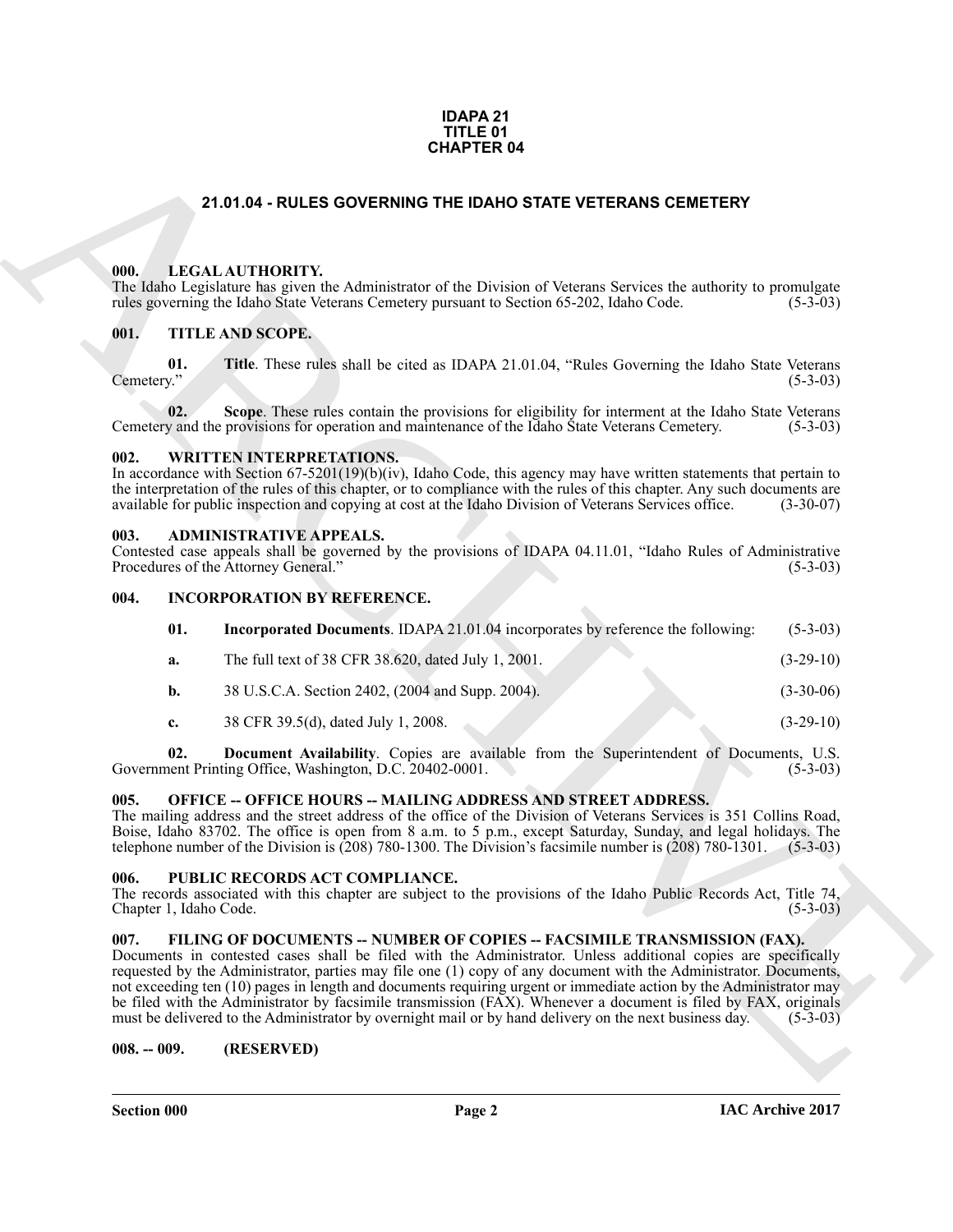#### <span id="page-2-9"></span><span id="page-2-8"></span><span id="page-2-7"></span><span id="page-2-6"></span><span id="page-2-5"></span><span id="page-2-4"></span><span id="page-2-3"></span><span id="page-2-0"></span>**010. DEFINITIONS.**

**Division of Victorians Services**<br>
19. **Archivestrans Services**<br>
19. **Archivestrans Constitution** and *Constitution* of the Light Constitution Services at the design  $\alpha$ <br>
19. **Applicant** The redividual experime internets **01. Administrator**. The Administrator of the Idaho Division of Veterans Services or his designee.  $(5-3-03)$ **02. Applicant**. The individual requesting interment, disinterment or reinterment of a qualified person.  $(5-3-03)$ **03. Armed Forces Member**. A member or former member of the armed forces of the United States, the reserve component of the armed forces of the United States, the reserve officers training corps of the United States, or the armed forces of an ally of the United States who is eligible for burial in national cemeteries pursuant to 38 CFR 38.620 and 38 U.S.C. Section 2402. 38 CFR 38.620 and 38 U.S.C. Section 2402. **04. Cemetery**. The Idaho State Veterans Cemetery authorized pursuant to Section 65-108, Idaho Code.  $(5-3-03)$ **05.** Committal Service. A gathering of one (1) or more individuals prior to interment or reinterment.  $(5-3-03)$ **06. Cremains**. Cremated human remains. (5-3-03) **07. Designated Interpretive Trail**. A public recreational trail designated by a sign or marker. (3-30-07) **08. Disinterment**. The removal of human remains from their place of interment. (5-3-03) **09. Division**. The Idaho Division of Veterans Services. (5-3-03) **10.** Interment. The disposition of human remains by burial or the placement of cremains in a grave any location designated by the Administrator for use as a permanent location of cremains. (5-3-03) plot or in any location designated by the Administrator for use as a permanent location of cremains. **11. Qualified Person**. A person who satisfies the requirements for eligibility for interment in national cemeteries found at 38 CFR 38.620 and 38 U.S.C. Section 2402 and is not prohibited from being interred by 38 CFR  $39.10(b)$ . (3-29-10) **12. Reinterment**. The interment of previously interred human remains. (5-3-03)

<span id="page-2-14"></span><span id="page-2-13"></span><span id="page-2-12"></span><span id="page-2-11"></span><span id="page-2-10"></span>**13. Unremarried Spouse**. An individual who is the surviving spouse of a deceased armed forces member and who has not remarried. (5-3-03)

<span id="page-2-19"></span><span id="page-2-18"></span><span id="page-2-17"></span><span id="page-2-16"></span><span id="page-2-15"></span>**14. USDVA**. The United States Department of Veterans Affairs. (5-3-03)

#### <span id="page-2-1"></span>**011. -- 019. (RESERVED)**

#### <span id="page-2-2"></span>**020. ELIGIBILITY FOR INTERMENT.**

**01. Eligibility**. An individual is eligible for interment at the cemetery if the individual is a qualified person. An individual who is a qualified person based upon a relationship to an armed forces member is eligible for interment at the cemetery if the armed forces member is pre-registered for interment at the cemetery or is interred at the cemetery.

#### <span id="page-2-20"></span>**02. Requirements**. (5-3-03)

**a.** Proof of Qualification as an Armed Forces Member. The following documents may be submitted as t an individual is a qualified person: (5-3-03) proof that an individual is a qualified person:

i. A valid discharge from the armed forces of the United States in the name of the individual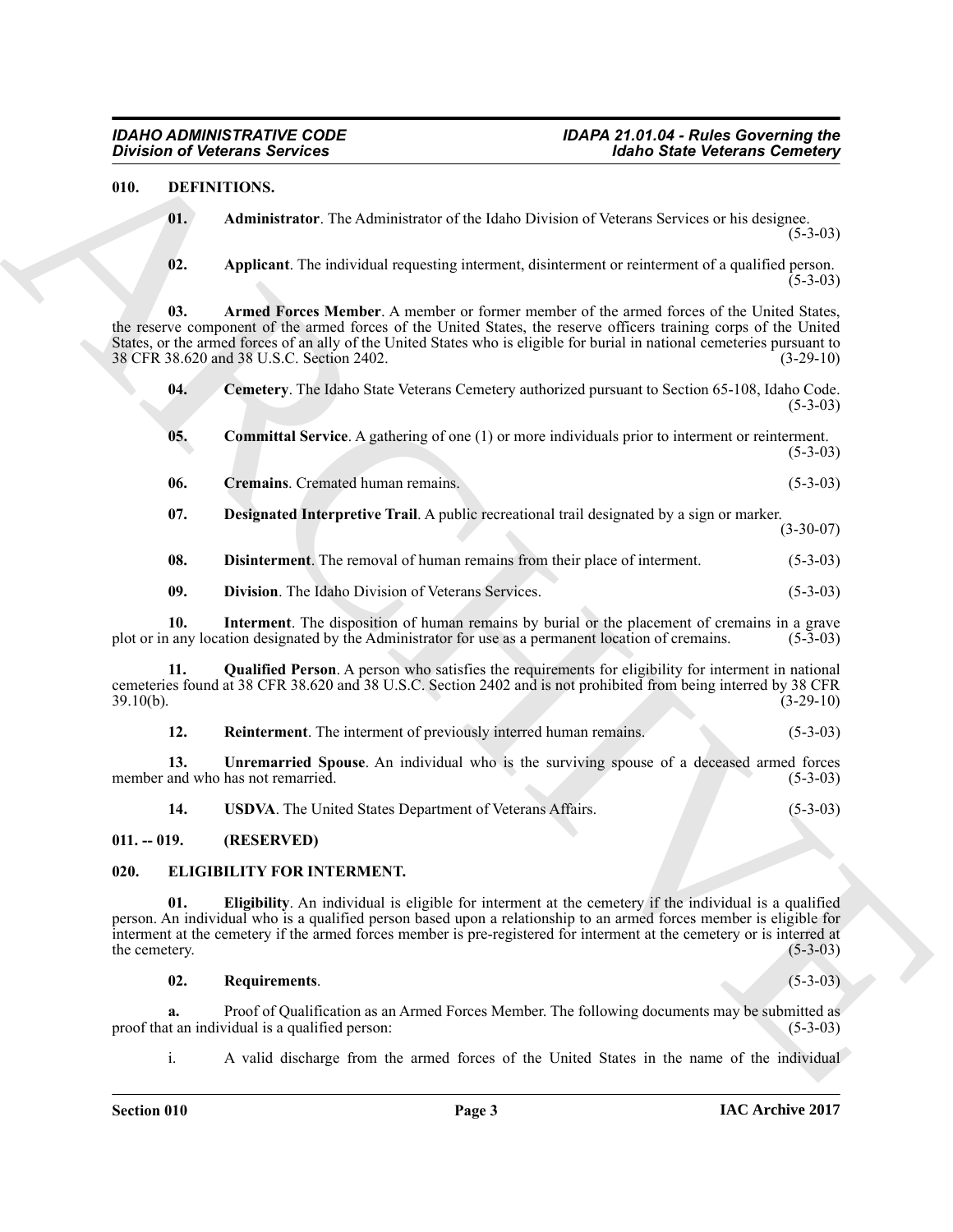#### *IDAHO ADMINISTRATIVE CODE IDAPA 21.01.04 - Rules Governing the Division of Veterans Services Idaho State Veterans Cemetery*

indicating that the character of discharge was other than dishonorable; or (5-3-03)

ii. A copy of a Reserve Retirement Eligibility Benefits Letter in the name of the individual; or  $(5-3-03)$ 

iii. A valid certificate of naturalization or a valid United States passport in the name of the individual and a valid discharge in the name of the individual from the armed forces of an ally of the United States in a war during which the individual served indicating that the character of discharge was other than dishonorable; or (5-3-03)

iv. Any other evidence satisfactory to the Administrator. (5-3-03)

**b.** Proof of Qualification for Relatives of an Armed Forces Member. The following documents may be d as proof that an individual is a qualified person: (5-3-03) submitted as proof that an individual is a qualified person:

One (1) of the items listed in Subparagraphs 020.02.a.i. through 020.02.a.iii. of these rules for a parent of the individual, a valid birth or adoption record identifying such parent, and proof of the individual's birth date; or (5-3-03)  $\det$ ; or (5-3-03)

ii. One (1) of the items listed in Subparagraphs 020.02.a.i. through 020.02.a.iii. of these rules for the spouse of the individual, a valid record of marriage between the individual and the armed forces member, and a certification that the individual was an unremarried spouse at the time of death, if the armed forces member predeceased the individual; or

<span id="page-3-6"></span><span id="page-3-5"></span>iii. Any other evidence satisfactory to the Administrator. (5-3-03)

**03. Burden of Proof**. The burden of proof in establishing eligibility for interment or reinterment in the <br>(5-3-03) (5-3-03) cemetery shall be upon the applicant.

#### <span id="page-3-2"></span><span id="page-3-0"></span>**021. APPLICATION FOR INTERMENT.**

<span id="page-3-4"></span>**01. Who May Apply**. A qualified person seeking to pre-register for interment or their legal representative, the Administrator of a qualified person's estate, the personal representative of a deceased qualified person, or a relative of a deceased qualified person may apply for interment. If the qualified person was married at the time of death, that person's spouse must consent to the application. If no relative or legal representative of a qualified person is available to apply on the behalf of a deceased qualified person, a veteran's organization or the Administrator may apply for interment.

Division of Victorian Services<br>
muscular terms of the same was older that decorates the first Velocity of the same of the first Velocity 2-201<br>
and it is concerned to decorate the same was obtained to the same of the indi **02. Pre-Registration for Interment**. A qualified person or the legal representative of a qualified person may pre-register for interment by submitting proof of eligibility and completing an application form prescribed by the Administrator. If the individual seeking to be pre-registered for interment is a qualified person based upon a relationship to an armed forces member, the armed forces member must be pre-registered for interment or interred at the cemetery. If a qualified person is eligible based upon marriage to an armed forces member, the Administrator must receive proof that the qualified person was an unremarried spouse at the time of death prior to interment. (5-3-03) interment. (5-3-03)

<span id="page-3-3"></span>**03**. **Application Following Death**. An applicant may submit an application for interment following the death of a qualified person by submitting proof of eligibility and completing an application form prescribed by the Administrator. (5-3-03)

#### <span id="page-3-7"></span><span id="page-3-1"></span>**022. INTERMENT AND REINTERMENT.**

<span id="page-3-9"></span>**Remains**. Remains shall be delivered to the cemetery in a casket or, if cremated, in a recoverable container. The container for cremains designated by the applicant for interment in a location other than a grave plot shall not exceed nine (9) inches in width, thirteen (13) inches in height, and nine (9) inches in depth. (3-16-04)

<span id="page-3-8"></span>**02. Committal Services**. The cemetery shall provide a designated location for committal services. Graveside committal services shall not be held in the cemetery. The cemetery shall not provide facilities for viewing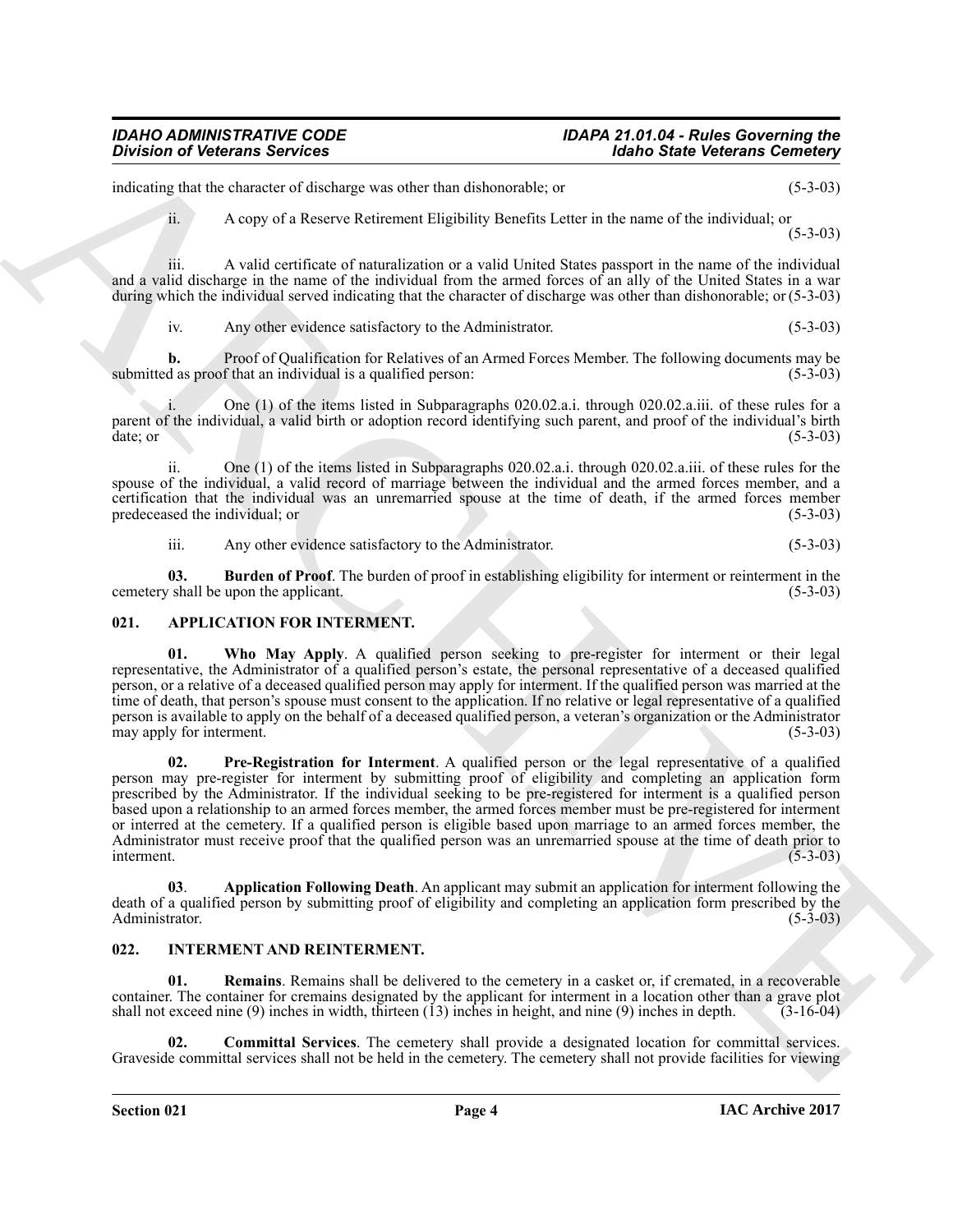of remains. The arrangements for and any expenses associated with committal services shall be the responsibility of the applicant. The Administrator may assist the applicant in applying for military honors. (5-3-03) the applicant. The Administrator may assist the applicant in applying for military honors.

#### <span id="page-4-8"></span><span id="page-4-7"></span><span id="page-4-0"></span>**023. DISINTERMENT AND REINTERMENT.**

Division of Network Section 2. The Matthews and the Control of Matthews and Network Section 2. The Matthews are the Section 2. The Matthews are the Section 2. The Matthews are the Section 2. The Matthews are the Section 2 **01. Disinterment**. The Administrator may approve an application for disinterment where the applicant for interment, the surviving unremarried spouse, if any, and the children of the interred person, or the legal representatives of any of the foregoing persons, complete and sign an application form prescribed by the Administrator and submit proof of applicable governmental approval of the disinterment, transporting, and reinterment of the remains. The Administrator shall approve an application for disinterment accompanied by the order of a court of competent jurisdiction. (5-3-03) order of a court of competent jurisdiction.

#### <span id="page-4-9"></span>**02. Reinterment**. (5-3-03)

**a.** Who May Be Reinterred. The Administrator may approve an application for reinterment of remains in the cemetery where the remains are of a qualified person and the applicant for interment desires that the remains be interred with remains interred in the cemetery or with the remains of a qualified person pre-registered for interment in the cemetery.

**b.** Application and Proof of Eligibility. The applicant for reinterment shall complete an application form prescribed by the Administrator and submit proof of the eligibility of the qualified person and proof of applicable governmental approval of the disinterment, transporting, and reinterment of the remains. If the application seeks reinterment of the remains of a qualified person, the applicant shall identify the qualified person with whom the reinterred remains will be interred. (5-3-03) reinterred remains will be interred.

#### <span id="page-4-10"></span><span id="page-4-1"></span>**024. FEES FOR INTERMENT, DISINTERMENT, AND REINTERMENT.**

The Administrator shall charge the following fees: (3-16-04) (3-16-04)

#### <span id="page-4-12"></span>**01. Interment**. (3-30-06)

**a.** The Administrator shall charge a fee equal to the then current USDVA reimbursement for opening and closing an interment site containing a pre-placed crypt. The Administrator shall accept, as full payment the amount of reimbursement by the USDVA to the Division for opening and closing an interment site containing a preplaced crypt for a qualified veteran. (4-9-09)

**b.** In addition to the fee charged under Paragraph 024.01.a. of this rule, the Administrator shall charge a fee of five hundred dollars (\$500) for preparation of an interment site not containing a pre-placed crypt. (4-9-09)

<span id="page-4-11"></span>**02. Disinterment**. The Administrator shall charge a fee equal to the then current USDVA reimbursement for opening and closing an interment site. The expenses of removal, transportation and reinterment of remains, and the expenses of removal, transportation and reinstallation of the grave marker, if any, shall be paid by the applicant for disinterment. (4-9-09) the applicant for disinterment.

<span id="page-4-13"></span>**03. Reinterment**. The Administrator shall charge a fee equal to the then current USDVA reimbursement for opening and closing an interment site for reinterment. The expenses of reinterment of remains and reinstallation of the grave marker, if any, shall be paid by the applicant for reinterment. (4-9-09) reinstallation of the grave marker, if any, shall be paid by the applicant for reinterment.

#### <span id="page-4-2"></span>**025. -- 029. (RESERVED)**

#### <span id="page-4-4"></span><span id="page-4-3"></span>**030. CEMETERY USE.**

<span id="page-4-6"></span>**01. Public Use**. The cemetery will be open to public access from 8 a.m. to sunset daily. The trator may close the cemetery at 6 p.m. when a public fireworks display is planned. (5-8-09) Administrator may close the cemetery at  $6 \text{ p.m.}$  when a public fireworks display is planned.

<span id="page-4-5"></span>**02. Interment Schedule**. Cemetery staff will schedule interments to ensure that cemetery staff completes their duties between the hours of 8 a.m. and 5 p.m. Cemetery staff will not schedule interments on Saturdays, Sundays and legal holidays without the prior approval of the Administrator. (5-3-03) Saturdays, Sundays and legal holidays without the prior approval of the Administrator.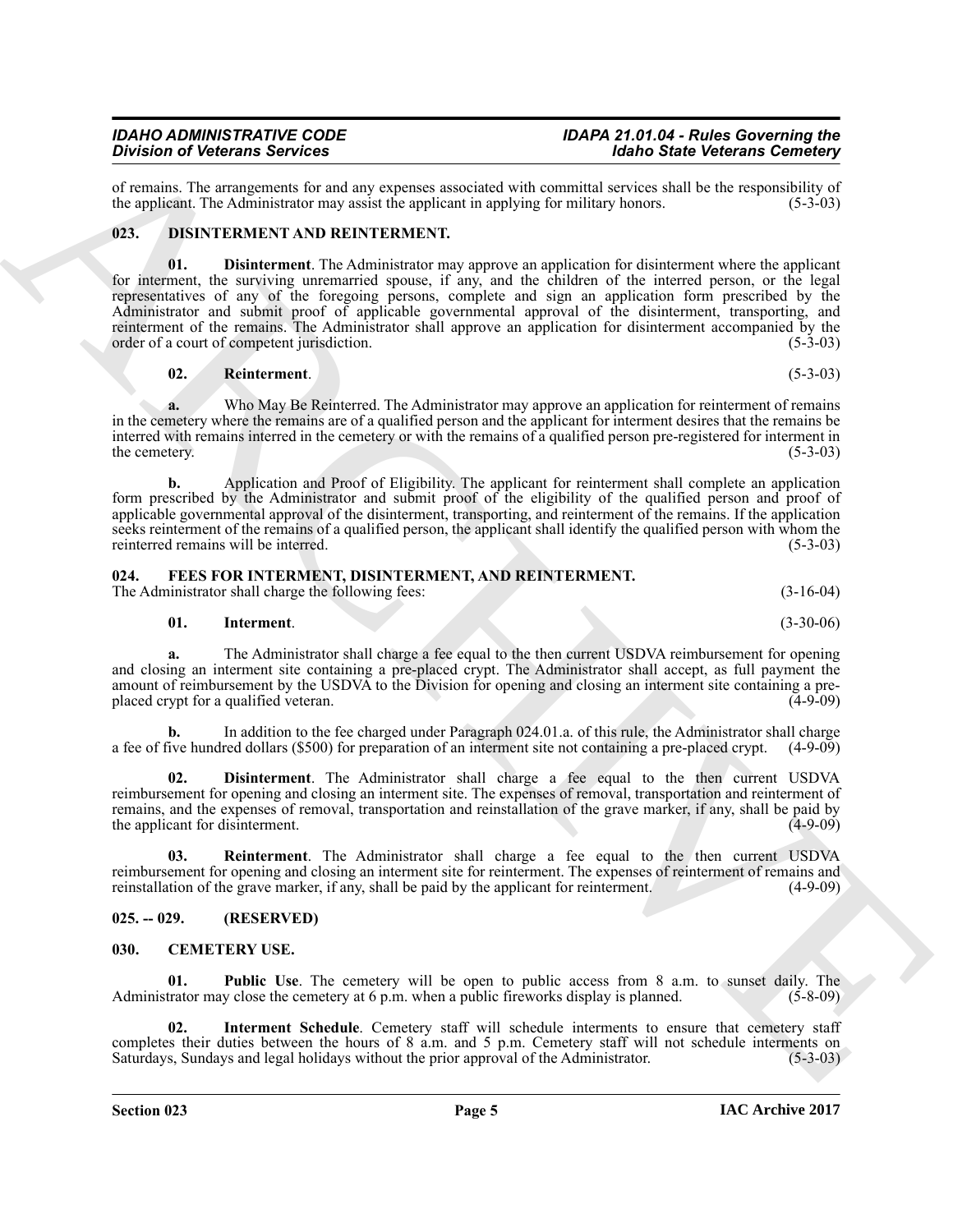#### <span id="page-5-8"></span><span id="page-5-6"></span><span id="page-5-4"></span><span id="page-5-1"></span><span id="page-5-0"></span>**040. MEMORIALS AND DONATIONS.**

#### <span id="page-5-7"></span><span id="page-5-5"></span><span id="page-5-2"></span>**041. -- 049. (RESERVED)**

#### <span id="page-5-15"></span><span id="page-5-14"></span><span id="page-5-13"></span><span id="page-5-11"></span><span id="page-5-9"></span><span id="page-5-3"></span>**050. PUBLIC BEHAVIOR IN THE CEMETERY.**

|                       | <b>Division of Veterans Services</b>                                    |                                                                                                                                                                                                                                                                                                                                                                                                                                                                     | <b>Idaho State Veterans Cemetery</b> |
|-----------------------|-------------------------------------------------------------------------|---------------------------------------------------------------------------------------------------------------------------------------------------------------------------------------------------------------------------------------------------------------------------------------------------------------------------------------------------------------------------------------------------------------------------------------------------------------------|--------------------------------------|
| $031. - 039.$         | (RESERVED)                                                              |                                                                                                                                                                                                                                                                                                                                                                                                                                                                     |                                      |
| 040.                  | MEMORIALS AND DONATIONS.                                                |                                                                                                                                                                                                                                                                                                                                                                                                                                                                     |                                      |
| 01.                   |                                                                         | Flowers and Grave Decorations. The Administrator shall establish and post the requirements for<br>natural and artificial flowers and other grave decorations in the cemetery. Cemetery personnel may remove and<br>discard grave decorations that fail to comply with the posted requirements or that are faded, wilted, tattered or worn.                                                                                                                          | $(5-3-03)$                           |
| 02.<br>cemetery.      |                                                                         | Plaques, Statues, and Other Memorials. The Administrator may approve plaques, statues, and<br>other memorials to commemorate events, units, individuals, groups, and organizations. Persons wishing to install<br>such memorials shall submit an application on a form prescribed by the Administrator. The cost of all such memorials<br>shall be the responsibility of the applicant. Memorials approved by the Administrator shall be donations to the           | $(5-3-03)$                           |
| 03.                   | completing all forms for ordering a grave marker required by the USDVA. | Grave Markers. All grave markers in the cemetery shall be markers issued by the USDVA.<br>Upright granite markers shall be used to mark graves. Flush granite markers shall be used to mark interments in an<br>area reserved for the interment of cremains in the soil. Granite niche markers shall be used to mark the interment of<br>cremains in a structure reserved for the interment of cremains. The Administrator may assist the applicant in              | $(5-3-03)$                           |
| 04.                   | Maintenance Fund established pursuant to Section 65-107, Idaho Code.    | Donations and Gifts. The Administrator may accept gifts and donations to the Veterans Cemetery                                                                                                                                                                                                                                                                                                                                                                      | $(5-3-03)$                           |
| $041. - 049.$         | (RESERVED)                                                              |                                                                                                                                                                                                                                                                                                                                                                                                                                                                     |                                      |
| 050.                  | PUBLIC BEHAVIOR IN THE CEMETERY.                                        |                                                                                                                                                                                                                                                                                                                                                                                                                                                                     |                                      |
| 01.                   | Littering. Littering is prohibited in the cemetery.                     |                                                                                                                                                                                                                                                                                                                                                                                                                                                                     | $(5-3-03)$                           |
| 02.<br>Administrator. |                                                                         | Preservation of Cemetery Property. The destruction, injury, defacement, removal or disturbance<br>in or of any building, sign, equipment, monument, statute, marker or any other structures, or of any tree, flower, or<br>other vegetation, or of any artifact or any other property in the cemetery is prohibited unless authorized by the                                                                                                                        | $(5-3-03)$                           |
| 03.                   | shall not be used as a picnic ground.                                   | Recreation and Entertainment. The cemetery shall not be used for any form of sports,<br>entertainment or recreation, other than use limited solely to designated interpretive trails. The Administrator may<br>limit access to designated interpretive trails to one (1) or more routes designated by a marker or sign. The cemetery                                                                                                                                | $(3-30-07)$                          |
| 04.                   |                                                                         | Public Ceremonies and Gatherings. Except for committal services, any individual or group<br>organizing a ceremony or gathering in the cemetery must first obtain the prior written approval of the Administrator.<br>The cemetery shall not be used for partisan activities. Parties receiving authority to hold a ceremony or public<br>gathering shall comply with all restrictions placed upon the ceremony or public gathering by the Administrator.            | $(3-30-07)$                          |
| 05.                   |                                                                         | Animals. Animals shall be allowed in the cemetery only on designated interpretive trails and<br>marked designated interpretive trail access areas. Dogs shall be on a leash while on designated interpretive trails and<br>marked designated interpretive trail access areas. Animal owners shall observe posted requirements for gaining<br>access to designated interpretive trails, the use and behavior of animals, and the disposal of animal waste. (3-30-07) |                                      |
| 06.                   | Motor Vehicles. Except as authorized by the Administrator:              |                                                                                                                                                                                                                                                                                                                                                                                                                                                                     | $(5-3-03)$                           |
| a.                    |                                                                         | Motor vehicles shall remain on authorized, established roadways or parking areas;                                                                                                                                                                                                                                                                                                                                                                                   | $(5-3-03)$                           |
|                       |                                                                         |                                                                                                                                                                                                                                                                                                                                                                                                                                                                     |                                      |

<span id="page-5-12"></span><span id="page-5-10"></span>**Section 040 Page 6**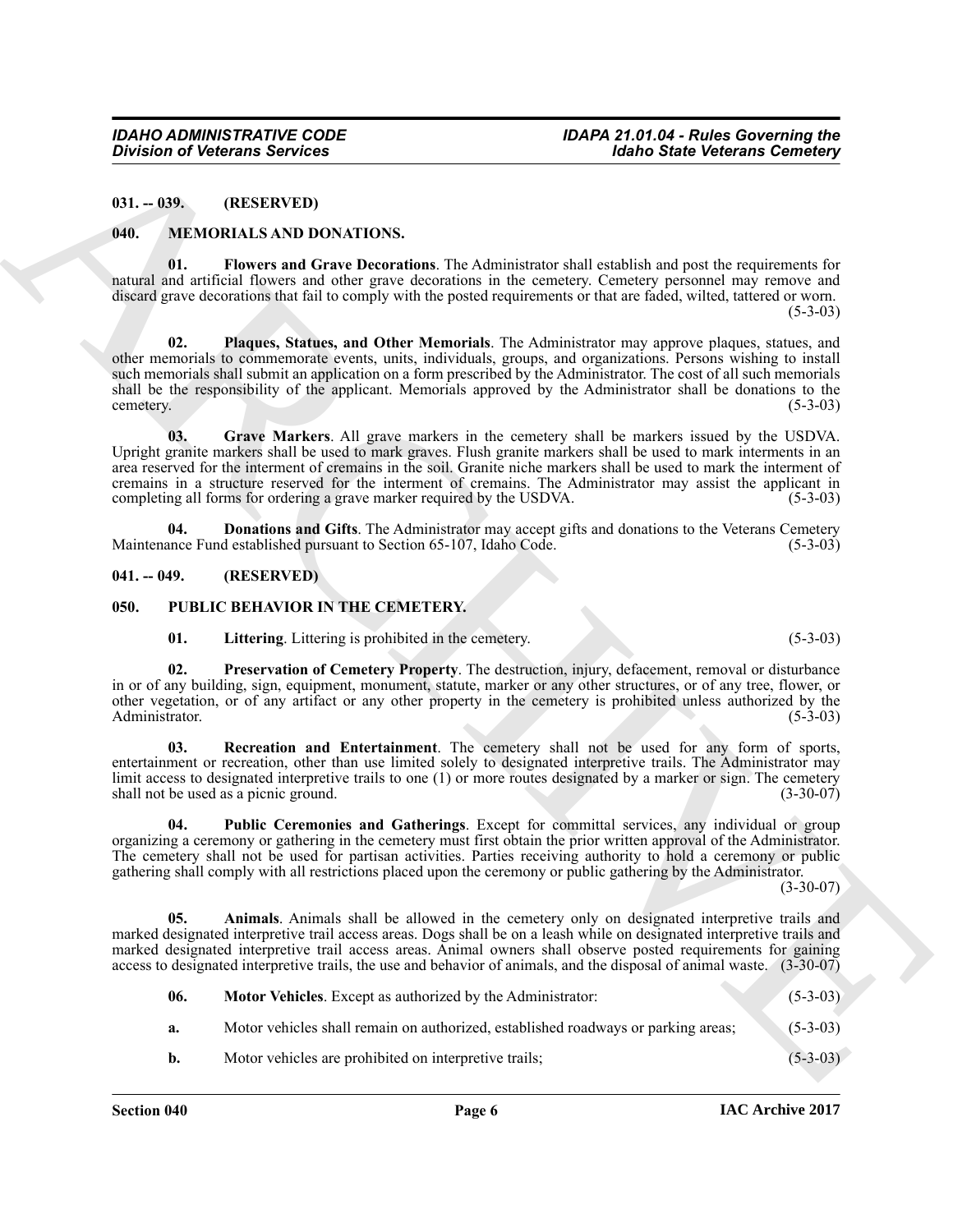$BivA$  is the control of the state of the control of the state of the state of the state of the state of the state of the state of the state of the state of the state of the state of the state of the state of the state of **c.** Motor vehicle drivers shall observe posted traffic, directional, parking, and speed signs and all le state and local laws governing traffic on public roads; and (5-3-03) applicable state and local laws governing traffic on public roads; and

- **d.** Overnight parking is prohibited in the cemetery. (5-3-03)
- <span id="page-6-2"></span><span id="page-6-1"></span>**07.** Alcohol. No alcoholic beverages shall be consumed in the cemetery. (5-3-03)

**08.** Photographs. No commercial video or commercial still photographs shall be taken in the cemetery the prior written approval of the Administrator. (5-3-03) without the prior written approval of the Administrator.

<span id="page-6-0"></span>**051. -- 999. (RESERVED)**